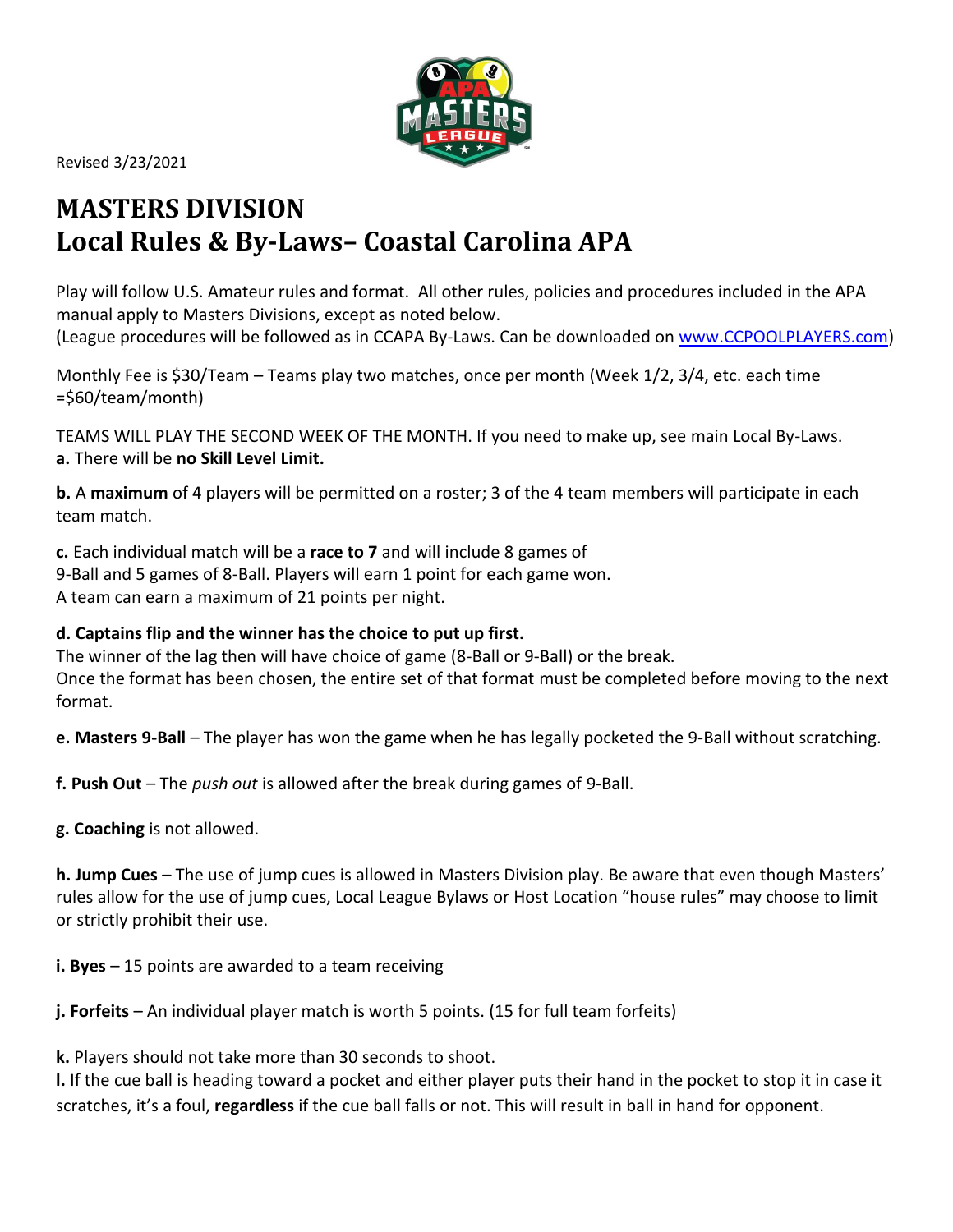

Revised 3/23/2021

**m.** If object balls are **accidentally** disturbed at any time, balls are to be replaced as closed to the original positions as possible. If this cannot be accomplished and agreed upon by both players, then the game will be replayed.

**n.** If it is declared before the match and both players agree, players may decide to only **call** the designated pocket for the 8-Ball in league play, but it must be called loud and clear to the opponent.

**l.** If you realize after the fact that an extra game of 8 or 9-Ball has accidentally been played- then that game is scratched and you move on to the other game.

**o. Playoffs** – Playoffs and championship matches will now be scored as they are during league night. Points vs. Match wins. (However, at the National Championship, matches will be scored by Match wins)

**p.** Players must have played a **minimum of six (6) matches with their CCAPA team during the session**, in order to be eligible to play in playoffs/championships.

Rosters are locked with six (6) plays remaining in the session. (~3 months) Only players who appear on the roster the final six plays, *with the required number of matches played*, will be allowed to play. **In addition, to meet the National rules for qualified Masters teams; all players must play a minimum of 4 matches during the spring session (Spring Session begins January 1) in order to play in Local and/or National Championship.**

**Players must also have a minimum of 10 total 8-ball, 9-ball or Masters scores combined in the past league year (Summer-Spring) OR at least ten (10) matches played in the Masters Division of the league from which they qualified, OR at least 10 scores/matches of 8-ball, 9-ball and Masters within the one year period between June 30 2021 and June 30, 2022.**

## **All National Championship qualified players must be on a roster in the summer session of the year they are playing at the Nationals, on either a Masters, 8-Ball or 9-Ball division.**

\$500/player on qualified team is awarded in travel assistance for winners. No other monies are awarded. This is travel assistance only. If winning team chooses not to go to the National Championships, the runner up team goes, and all travel assistance moneys will be forfeited, and awarded the runner up team. Any individual player that chooses not to go to the championship, also forfeits travel assistance.

**q. Teams are only allowed 1 month forfeit (= two matches) in order to play in playoffs. Make up matches must be played and turned three weeks before final 2 months (four matches) Weekly fees are still due by both teams.**

*r. Teams are allowed a maximum of 6 replays matches/Session. After these have been utilized, teams who are short players, must forfeit all subsequent matches. \*NO replays allowed during the last month of the session.*